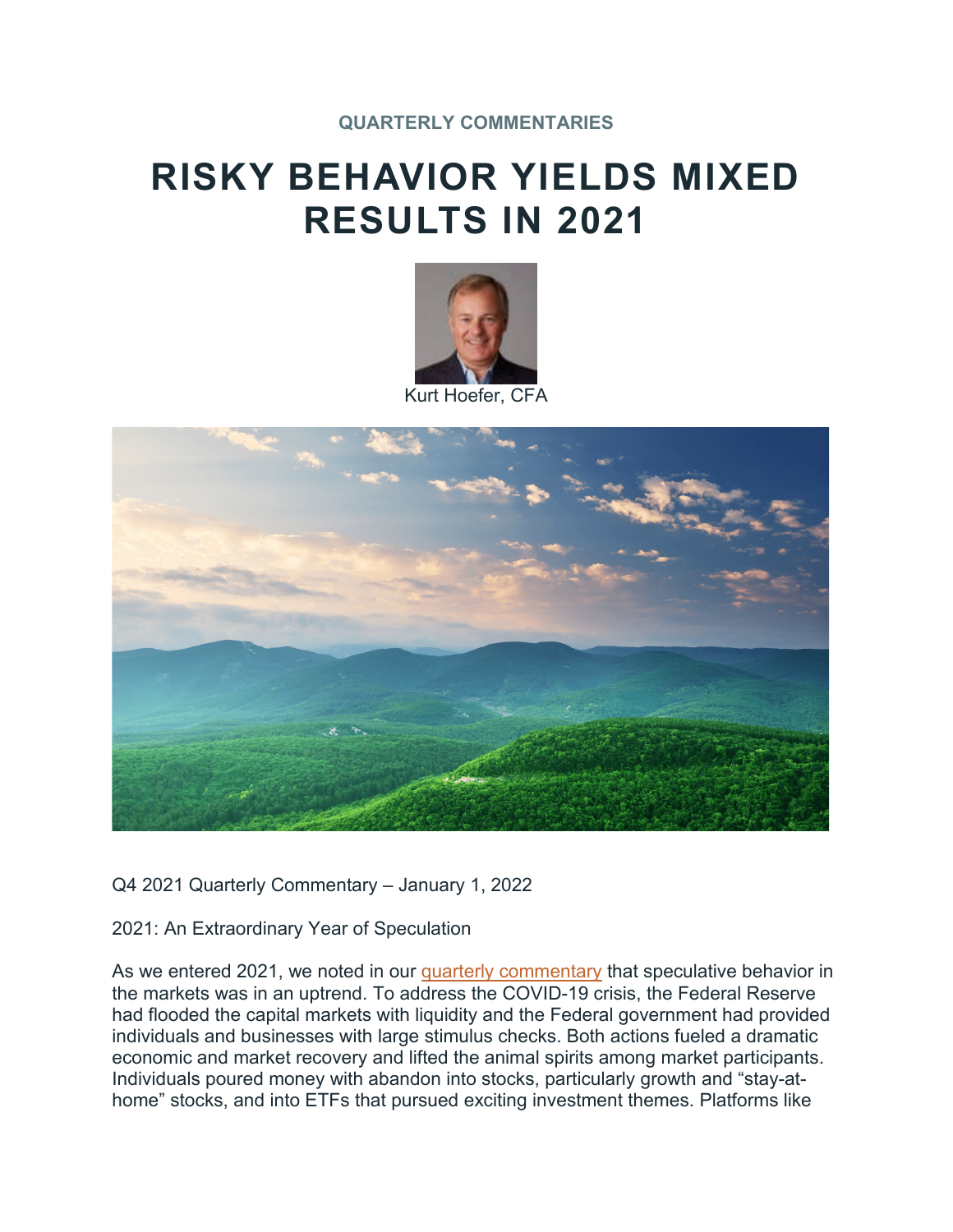Robinhood and Reddit enabled some individuals to engage in completely irrational behavior involving what was dubbed the "meme stocks." Institutional investors were not to be outdone and poured money into private equity and venture capital at rates never seen previously. According to [Crunchbase,](https://news.crunchbase.com/news/global-vc-funding-h1-2021-monthly-recap/) venture fundings in the first half of 2021 of nearly \$290 billion represented an increase of 61% over the prior peak, and 250 new "unicorns," defined as private companies with valuations in excess of \$1 billion, were minted. We viewed this as a worrisome development but noted that the self-reinforcing nature of the market allows these things to persist for extended periods before the market delivers a wake-up call to remind us that markets are uncaring of those who are careless with their money.

Speculation has always been a two-edged sword. During the year, much of this behavior paid off but we saw instances where the opposite edge of the sword cut deeply. Established companies like Docusign and PayPal, whose stocks simply got grossly ahead of the fundamentals, suffered massive declines when forced to guide the Street's expectations down. Growth stock investor Cathy Wood's flagship ARK Innovation Fund lost -21.8% in 2021 as the forces that helped fuel its ascent momentum-driven investor fund flows into the ETF—reversed and likely accelerated its decline. Crunchbase's nine "notable" IPOs of the second quarter of 2021 debuted with a collective market capitalization of \$276 billion. Today, the total market capitalization of this cohort of businesses is about \$185 billion, a decline of roughly -33%. The INDXX SPAC & Nextgen IPO Index, which follows the performance of Special Purpose Acquisitions Corporations ("SPACs"), declined by -30% in 2021. Even the stock of Robinhood, ground zero for retail speculation, was down by -53% at year-end from its July 29, 2021 IPO price. These are signs that the speculative balloon is deflating. We should remain watchful, as both the creation and reversal of bubbles is a process that takes time. These events serve as a reminder that investing is not a game and that we can best serve you by resisting temptation and sticking to our tried-and-true approach to long-term wealth compounding. Not every one of our stocks performed as well as we would have liked, as is always the case, but we believe the businesses we own are sound, their prices are reasonable, and their managements produced real intrinsic value through the year. With this process and with these holdings, we feel that we are poised for further long-term gains.

All of this said, it was a very good year for investors in stocks. The Dow Jones Industrial Averages, S&P 500 and NASDAQ Composite indexes rose by 21%, 28.7% and 22.2%, respectively, including dividends. The year finished strong, with fourth quarter total returns for the three indexes of 7.9%, 11% and 8.5%, respectively. Moreover, market volatility was virtually absent during the year. The largest drawdown in the S&P 500 Index, occurring between September 2nd and October 4th, was only -5.5%. It may be hard to reconcile this notion of calmness in the markets with the previous illustrations of losses suffered by speculators, but we note that IPOs do not register in the S&P 500 index, and that the winners in this index of 500 stocks more than compensated for the losers. To put this low drawdown statistic in perspective, in the 41 calendar years since 1980, the market has been this "calm" only three times. The average calendar-year drawdown over this period was -14%.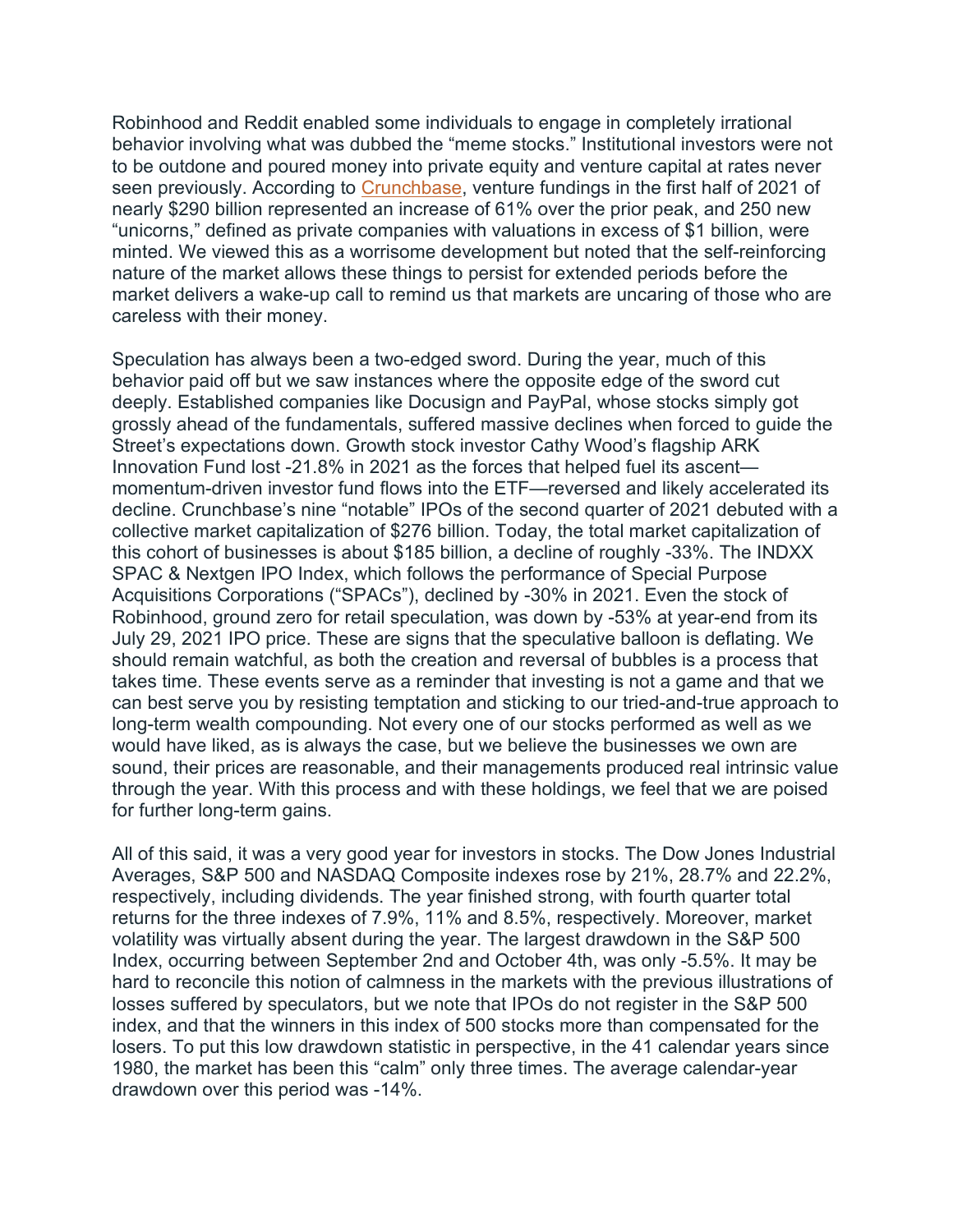

S&P 500 Intra-year Declines vs. Calendar Year Returns

We spoke about recency bias in our [third-quarter investor call](https://summitry.com/blog/2021/09/10/summitry-quarterly-investor-update-september-9-2021/) and cautioned that the average retail investor has developed unrealistic expectations about the returns that equity markets can generate over the long-run. The relative calm of markets over the past year reinforces these misguided expectations. Investor complacency helps explain why [margin debt at brokerages](https://www.finra.org/investors/learn-to-invest/advanced-investing/margin-statistics) increased by nearly \$200 billion, or 27% versus the prior year and [domestic equity ETFs](https://www.etf.com/sections/monthly-etf-flows/etf-monthly-fund-flows-december-2021) enjoyed over \$460 billion in net inflows. We expect that investor return expectations will be tested at some point, and that market volatility will eventually return to its previous averages. After-all, the Fed's next move is to tighten, not loosen, monetary policy and the efforts in Congress to further extend government stimulus payments have stalled. Those market tailwinds are gone. Of course, we have no idea the timing of this return to "normal." Whether the new money that has entered the market via Robinhood will remain invested amid market volatility or will be withdrawn, time will tell. But if history repeats itself, hot money comes and hot money goes. We have been through many of these episodes without changing our tune. Market volatility is never a pleasant experience, but these periods often provide us with our best opportunities to position our accounts for long-term growth. So, rather than fear market volatility, we will accept that it is a normal market dynamic and seek to take advantage of it.

When bull markets are long in the tooth and valuations are generally full, the work gets harder. We remind ourselves that protection is as important as growth when accepting equity market risk. We remember that the stock market is comprised of thousands of individual securities whose long-term paths are tied to the fortunes of the companies of which these securities represent an ownership interest. We need not "play" the markets with the speculators, but rather we can choose where to put our money to work and which securities to avoid. We work hard to understand the opportunity and the risks we face, and we forge ahead deliberately and unemotionally. We hope and expect that this discipline will serve your long-term financial needs.